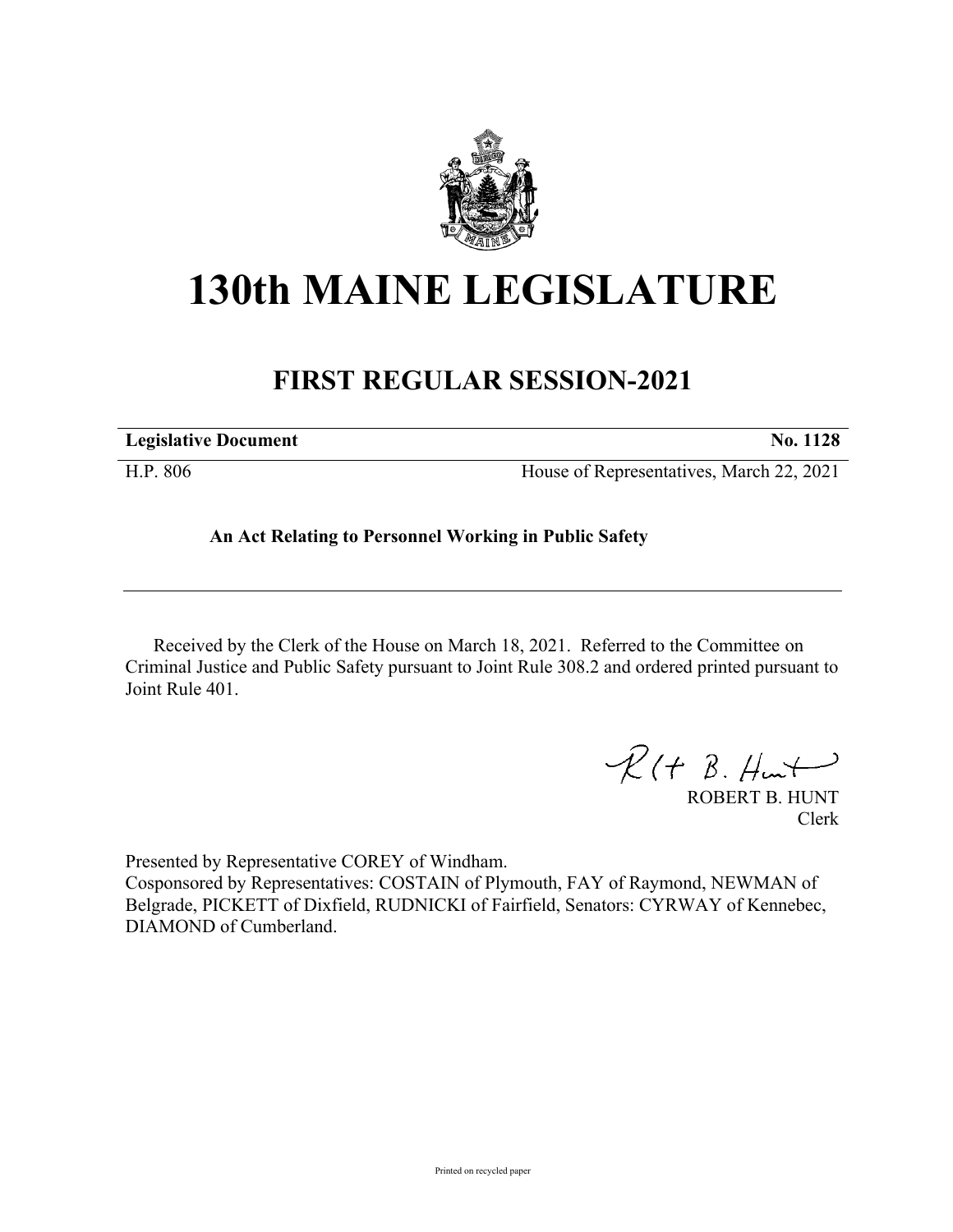| $\mathbf{1}$   | Be it enacted by the People of the State of Maine as follows:                                                                                                       |
|----------------|---------------------------------------------------------------------------------------------------------------------------------------------------------------------|
| $\overline{2}$ | PART A                                                                                                                                                              |
| 3              | <b>Sec. A-1. 14 MRSA §5545, as amended by PL 2015, c. 335, §5, is further amended</b>                                                                               |
| $\overline{4}$ | to read:                                                                                                                                                            |
| 5              | §5545. Habeas corpus for prisoner as witness                                                                                                                        |
| 6              | A court may issue a writ of habeas corpus, when necessary, to bring before it a prisoner                                                                            |
| 7              | for trial in a cause pending in such court, or to testify as a witness when his the prisoner's                                                                      |
| 8              | personal attendance is deemed determined necessary for the attainment of justice.                                                                                   |
| 9              | Whenever, under this section or under any other section in this chapter, a court issues                                                                             |
| 10             | a writ of habeas corpus ordering before it a prisoner confined in any penal or correctional                                                                         |
| 11             | institution under the control of the Department of Corrections, or confined in any county                                                                           |
| 12             | jail, its order as to the transportation of the prisoner to and from the court must be directed                                                                     |
| 13             | to the sheriff of the county in which the court is located. It is the responsibility of the sheriff                                                                 |
| 14             | or any one or more of the sheriff's authorized deputies or transport officers pursuant to any                                                                       |
| 15             | such order to safely transport a prisoner to and from the court and to provide safe and secure                                                                      |
| 16             | custody of the prisoner during the proceedings, as directed by the court. At the time of                                                                            |
| 17             | removal of a prisoner from an institution, the transporting officer shall leave with the head                                                                       |
| 18             | of the institution an attested copy of the order of the court, and upon return of the prisoner                                                                      |
| 19             | shall note that return on the copy.                                                                                                                                 |
| 20             | Any prisoner who escapes from custody of the sheriff or any of his the sheriff's                                                                                    |
| 21             | deputies, transport officers or any other law enforcement officer following removal for                                                                             |
| 22             | appearance in court, from a penal or correctional institution or from a county jail, and prior                                                                      |
| 23             | to return thereto, shall be is chargeable with escape from the penal or correctional                                                                                |
| 24             | institution or county jail from which he the prisoner was removed, and shall be punished is                                                                         |
| 25             | subject to punishment in accordance with Title 17-A, section 755.                                                                                                   |
| 26             | For purposes of this section, "transport officer" has the same meaning as in Title 30-A,                                                                            |
| 27             | section 451, subsection 15.                                                                                                                                         |
| 28             | Sec. A-2. 17-A MRSA §2, sub-§5-E is enacted to read:                                                                                                                |
| 29             | <b>5-E.</b> Correctional facility law enforcement officer. "Correctional facility law                                                                               |
| 30             | enforcement officer" means a corrections officer who is certified pursuant to Title 25,                                                                             |
| 31             | section 2803-A as a corrections employee with law enforcement powers.                                                                                               |
| 32             | Sec. A-3. 17-A MRSA §2, sub-§25-A is enacted to read:                                                                                                               |
| 33             | 25-A. Transport officer. "Transport officer" has the same meaning as in Title 30-A.                                                                                 |
| 34             | section 451, subsection 15.                                                                                                                                         |
| 35             | Sec. A-4. 17-A MRSA §101, sub-§5, as repealed and replaced by PL 2009, c. 336,                                                                                      |
| 36             | §5, is amended to read:                                                                                                                                             |
| 37             | 5. For purposes of this chapter, use by a law enforcement officer, a transport officer,                                                                             |
| 38             | a corrections officer or a corrections supervisor of the following is use of nondeadly force:                                                                       |
| 39<br>40       | Chemical mace or any similar substance composed of a mixture of gas and<br>A.<br>chemicals that has or is designed to have a disabling effect upon human beings; or |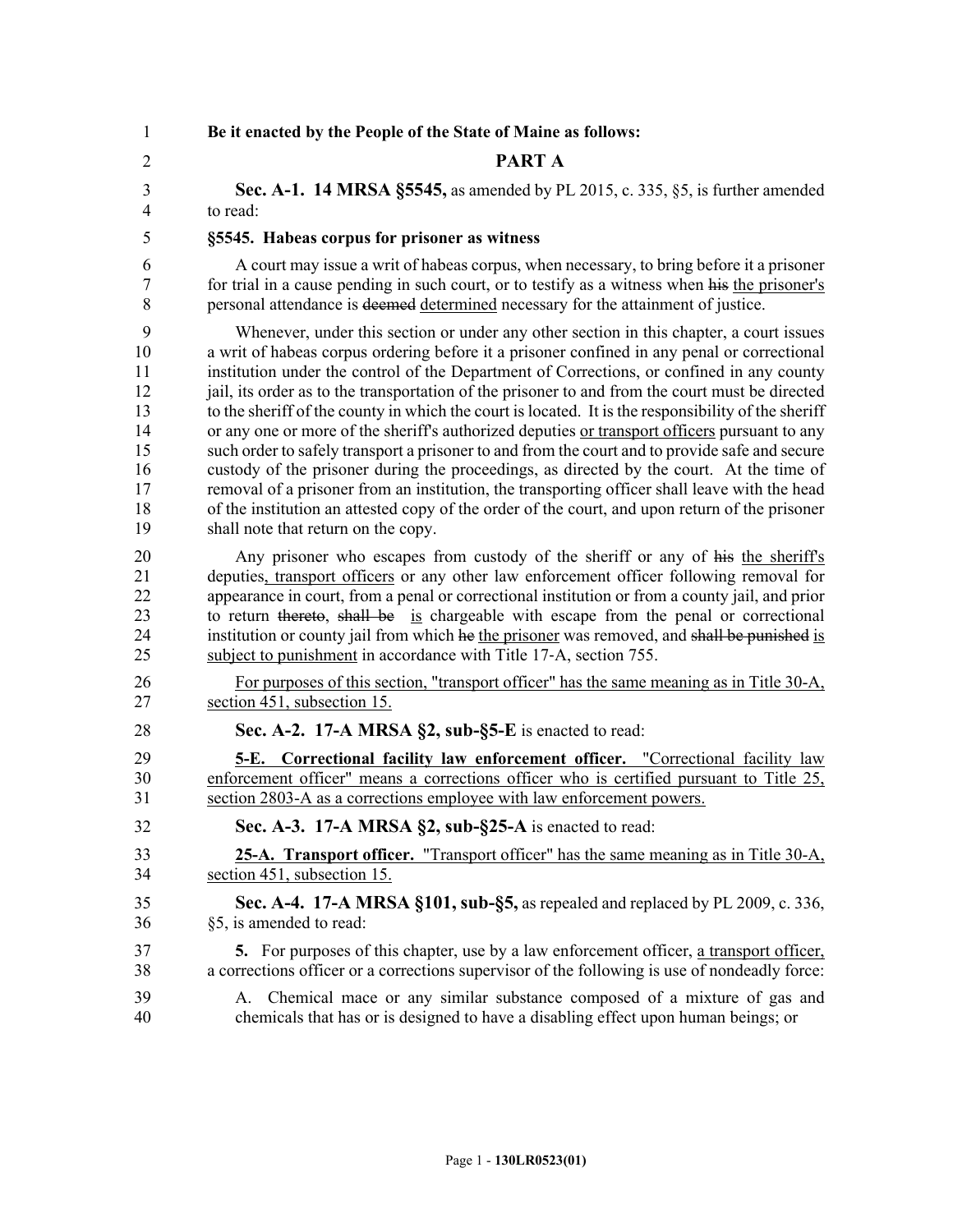| $\overline{2}$<br>3<br>4   | B. A less-than-lethal munition that has or is designed to have a disabling effect upon<br>human beings. For purposes of this paragraph, "less-than-lethal munition" means a<br>low-kinetic energy projectile designed to be discharged from a firearm that is approved<br>by the Board of Trustees of the Maine Criminal Justice Academy.                                              |
|----------------------------|----------------------------------------------------------------------------------------------------------------------------------------------------------------------------------------------------------------------------------------------------------------------------------------------------------------------------------------------------------------------------------------|
| 5                          | Sec. A-5. 17-A MRSA §107, sub-§5, as amended by PL 1995, c. 215, §2, is                                                                                                                                                                                                                                                                                                                |
| 6                          | repealed.                                                                                                                                                                                                                                                                                                                                                                              |
| 7                          | Sec. A-6. 17-A MRSA §107, sub-§5-A, as amended by PL 2003, c. 143, §3, is                                                                                                                                                                                                                                                                                                              |
| 8                          | repealed.                                                                                                                                                                                                                                                                                                                                                                              |
| 9                          | Sec. A-7. 17-A MRSA §107, sub-§5-B is enacted to read:                                                                                                                                                                                                                                                                                                                                 |
| 10<br>11<br>12<br>13       | A corrections officer, corrections supervisor, correctional facility law<br>5-B.<br>enforcement officer or another individual responsible for the custody, care or treatment of<br>persons in custody, pursuant to an order of a court or as a result of arrest, is justified in<br>using a reasonable degree of nondeadly force upon another person:                                  |
| 14                         | A. When and to the extent the corrections officer, corrections supervisor, correctional                                                                                                                                                                                                                                                                                                |
| 15                         | facility law enforcement officer or other individual reasonably believes it necessary to                                                                                                                                                                                                                                                                                               |
| 16                         | prevent an escape from custody or to enforce the rules of the correctional facility; or                                                                                                                                                                                                                                                                                                |
| 17<br>18<br>19<br>20<br>21 | In self-defense or to defend a 3rd person from what the corrections officer,<br>B.<br>corrections supervisor, correctional facility law enforcement officer or other individual<br>reasonably believes to be the imminent use of unlawful nondeadly force encountered<br>while seeking to prevent an escape from custody or while enforcing the rules of the<br>correctional facility. |
| 22                         |                                                                                                                                                                                                                                                                                                                                                                                        |
|                            | Sec. A-8. 17-A MRSA §107, sub-§5-C is enacted to read:                                                                                                                                                                                                                                                                                                                                 |
| 23                         | <b>5-C.</b> A corrections officer, corrections supervisor or correctional facility law                                                                                                                                                                                                                                                                                                 |
| 24                         | enforcement officer responsible for a person in custody, pursuant to an order of a court or                                                                                                                                                                                                                                                                                            |
| 25                         | as a result of arrest, is justified in using deadly force when the corrections officer,                                                                                                                                                                                                                                                                                                |
| 26                         | corrections supervisor or correctional facility law enforcement officer reasonably believes                                                                                                                                                                                                                                                                                            |
| 27                         | such force is necessary:                                                                                                                                                                                                                                                                                                                                                               |
| 28                         | A. For self-defense or to defend a 3rd person from what the corrections officer,                                                                                                                                                                                                                                                                                                       |
| 29                         | corrections supervisor or correctional facility law enforcement officer reasonably                                                                                                                                                                                                                                                                                                     |
| 30                         | believes is the imminent use of unlawful deadly force; or                                                                                                                                                                                                                                                                                                                              |
| 31                         | B. To prevent an escape from custody when the corrections officer, corrections                                                                                                                                                                                                                                                                                                         |
| 32                         | supervisor or correctional facility law enforcement officer reasonably believes the                                                                                                                                                                                                                                                                                                    |
| 33                         | person has committed a crime involving the use or threatened use of deadly force, is                                                                                                                                                                                                                                                                                                   |
| 34                         | using a dangerous weapon in attempting to escape or otherwise indicates that the person                                                                                                                                                                                                                                                                                                |
| 35                         | is likely to seriously endanger human life or to inflict serious bodily injury unless                                                                                                                                                                                                                                                                                                  |
| 36                         | apprehended without delay and:                                                                                                                                                                                                                                                                                                                                                         |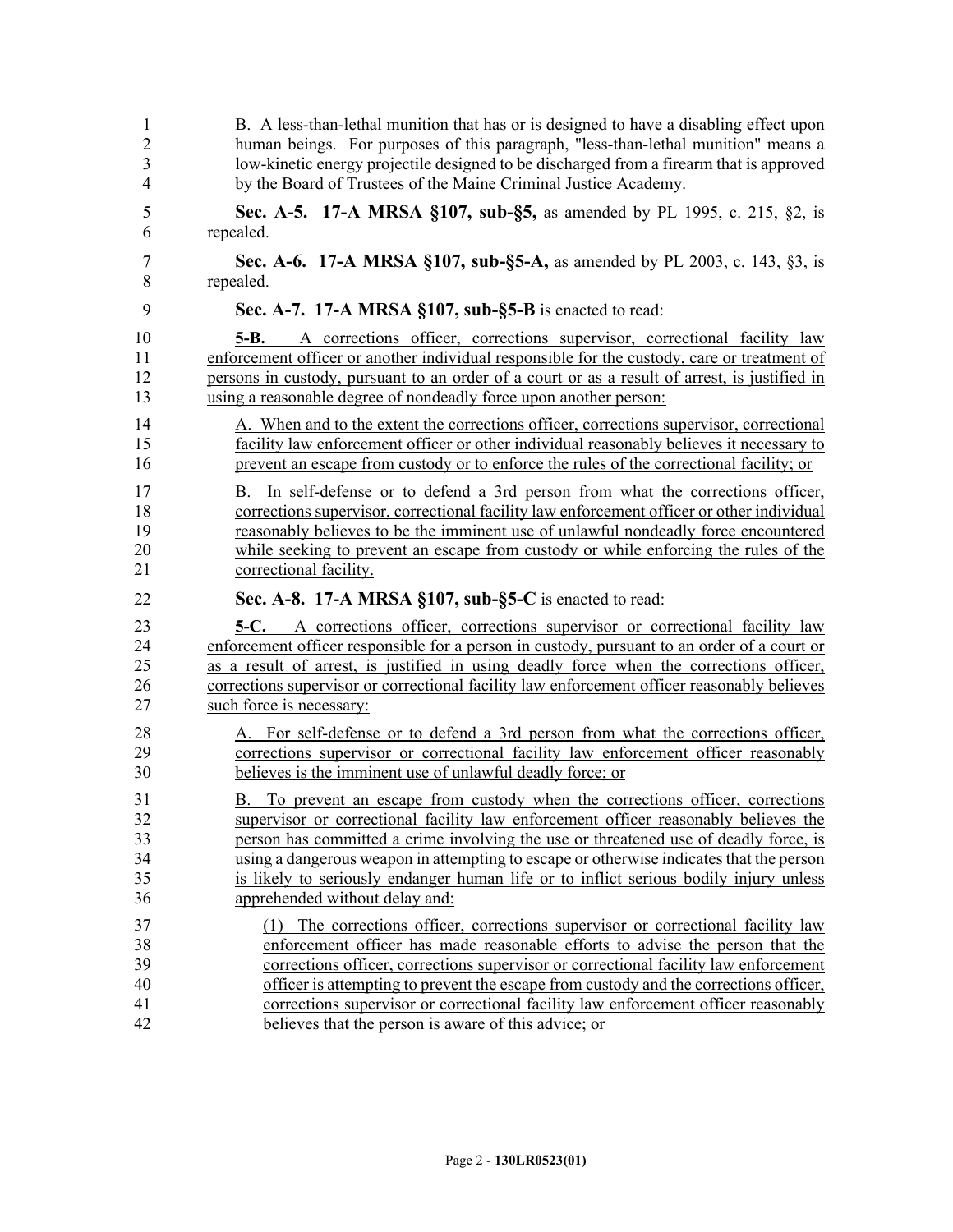| $\mathbf{1}$                                                   | (2) The corrections officer, corrections supervisor or correctional facility law                                                                                                                                                                                                                                                                                                                                                                                                                                                                                                                                                                                                                                                                                                                                                                                                                                                                                                  |
|----------------------------------------------------------------|-----------------------------------------------------------------------------------------------------------------------------------------------------------------------------------------------------------------------------------------------------------------------------------------------------------------------------------------------------------------------------------------------------------------------------------------------------------------------------------------------------------------------------------------------------------------------------------------------------------------------------------------------------------------------------------------------------------------------------------------------------------------------------------------------------------------------------------------------------------------------------------------------------------------------------------------------------------------------------------|
| $\overline{c}$                                                 | enforcement officer reasonably believes that the person in custody otherwise                                                                                                                                                                                                                                                                                                                                                                                                                                                                                                                                                                                                                                                                                                                                                                                                                                                                                                      |
| 3                                                              | knows the corrections officer, corrections supervisor or correctional facility law                                                                                                                                                                                                                                                                                                                                                                                                                                                                                                                                                                                                                                                                                                                                                                                                                                                                                                |
| 4                                                              | enforcement officer is attempting to prevent the escape from custody.                                                                                                                                                                                                                                                                                                                                                                                                                                                                                                                                                                                                                                                                                                                                                                                                                                                                                                             |
| 5                                                              | For the purposes of this subsection, a reasonable belief that another person has committed                                                                                                                                                                                                                                                                                                                                                                                                                                                                                                                                                                                                                                                                                                                                                                                                                                                                                        |
| 6                                                              | a crime involving use or threatened use of deadly force is a reasonable belief in facts,                                                                                                                                                                                                                                                                                                                                                                                                                                                                                                                                                                                                                                                                                                                                                                                                                                                                                          |
| 7                                                              | circumstances and the law that, if true, would constitute such an offense by the person. If                                                                                                                                                                                                                                                                                                                                                                                                                                                                                                                                                                                                                                                                                                                                                                                                                                                                                       |
| 8                                                              | the facts and circumstances reasonably believed would not constitute such an offense, an                                                                                                                                                                                                                                                                                                                                                                                                                                                                                                                                                                                                                                                                                                                                                                                                                                                                                          |
| 9                                                              | erroneous but reasonable belief that the law is otherwise justifies the use of deadly force to                                                                                                                                                                                                                                                                                                                                                                                                                                                                                                                                                                                                                                                                                                                                                                                                                                                                                    |
| 10                                                             | prevent an escape.                                                                                                                                                                                                                                                                                                                                                                                                                                                                                                                                                                                                                                                                                                                                                                                                                                                                                                                                                                |
| 11                                                             | Sec. A-9. 17-A MRSA §107, sub-§5-D is enacted to read:                                                                                                                                                                                                                                                                                                                                                                                                                                                                                                                                                                                                                                                                                                                                                                                                                                                                                                                            |
| 12<br>13<br>14<br>15<br>16<br>17<br>18<br>19<br>20<br>21<br>22 | A corrections officer, corrections supervisor, correctional facility law<br>5-D.<br>enforcement officer or law enforcement officer is justified in using deadly force against a<br>person confined in the Maine State Prison when the corrections officer, corrections<br>supervisor, correctional facility law enforcement officer or law enforcement officer<br>reasonably believes that deadly force is necessary to prevent an escape from custody by<br>that person. The corrections officer, corrections supervisor, correctional facility law<br>enforcement officer or law enforcement officer shall make reasonable efforts to advise the<br>person that if the attempt to escape does not stop immediately, deadly force will be used.<br>This subsection does not authorize any corrections officer, corrections supervisor,<br>correctional facility law enforcement officer or law enforcement officer who is not<br>employed by a state agency to use deadly force. |
| 23                                                             | Sec. A-10. 17-A MRSA §107, sub-§5-E is enacted to read:                                                                                                                                                                                                                                                                                                                                                                                                                                                                                                                                                                                                                                                                                                                                                                                                                                                                                                                           |
|                                                                |                                                                                                                                                                                                                                                                                                                                                                                                                                                                                                                                                                                                                                                                                                                                                                                                                                                                                                                                                                                   |
| 24<br>25<br>26<br>27<br>28                                     | <b>5-E.</b> A private person who has been directed by a corrections officer, corrections<br>supervisor or correctional facility law enforcement officer responsible for a person in<br>custody, pursuant to an order of a court or as a result of arrest, to assist the corrections<br>officer, corrections supervisor or correctional facility law enforcement officer in preventing                                                                                                                                                                                                                                                                                                                                                                                                                                                                                                                                                                                             |
| 29<br>30<br>31<br>32                                           | an escape from custody is justified in using:<br>A. A reasonable degree of nondeadly force when and to the extent that the private<br>person reasonably believes such force to be necessary to carry out the corrections<br>officer's, corrections supervisor's or correctional facility law enforcement officer's<br>direction, unless the private person reasonably believes the order is illegal; or                                                                                                                                                                                                                                                                                                                                                                                                                                                                                                                                                                           |
| 33                                                             | B. Deadly force only when the private person reasonably believes such force to be                                                                                                                                                                                                                                                                                                                                                                                                                                                                                                                                                                                                                                                                                                                                                                                                                                                                                                 |
| 34                                                             | necessary for self-defense or to defend a 3rd person from what the private person                                                                                                                                                                                                                                                                                                                                                                                                                                                                                                                                                                                                                                                                                                                                                                                                                                                                                                 |
| 35                                                             | reasonably believes to be the imminent use of unlawful deadly force or when the                                                                                                                                                                                                                                                                                                                                                                                                                                                                                                                                                                                                                                                                                                                                                                                                                                                                                                   |
| 36                                                             | corrections officer, corrections supervisor or correctional facility law enforcement                                                                                                                                                                                                                                                                                                                                                                                                                                                                                                                                                                                                                                                                                                                                                                                                                                                                                              |
| 37                                                             | officer directs the private person to use deadly force and the private person reasonably                                                                                                                                                                                                                                                                                                                                                                                                                                                                                                                                                                                                                                                                                                                                                                                                                                                                                          |
| 38                                                             | believes the corrections officer, corrections supervisor or correctional facility law                                                                                                                                                                                                                                                                                                                                                                                                                                                                                                                                                                                                                                                                                                                                                                                                                                                                                             |
| 39                                                             | enforcement officer is authorized to use deadly force under the circumstances.                                                                                                                                                                                                                                                                                                                                                                                                                                                                                                                                                                                                                                                                                                                                                                                                                                                                                                    |
| 40                                                             | Sec. A-11. 17-A MRSA $\S107$ , sub- $\S5$ -F is enacted to read:                                                                                                                                                                                                                                                                                                                                                                                                                                                                                                                                                                                                                                                                                                                                                                                                                                                                                                                  |
| 41                                                             | <b>5-F.</b> A transport officer is justified in using a reasonable degree of nondeadly force                                                                                                                                                                                                                                                                                                                                                                                                                                                                                                                                                                                                                                                                                                                                                                                                                                                                                      |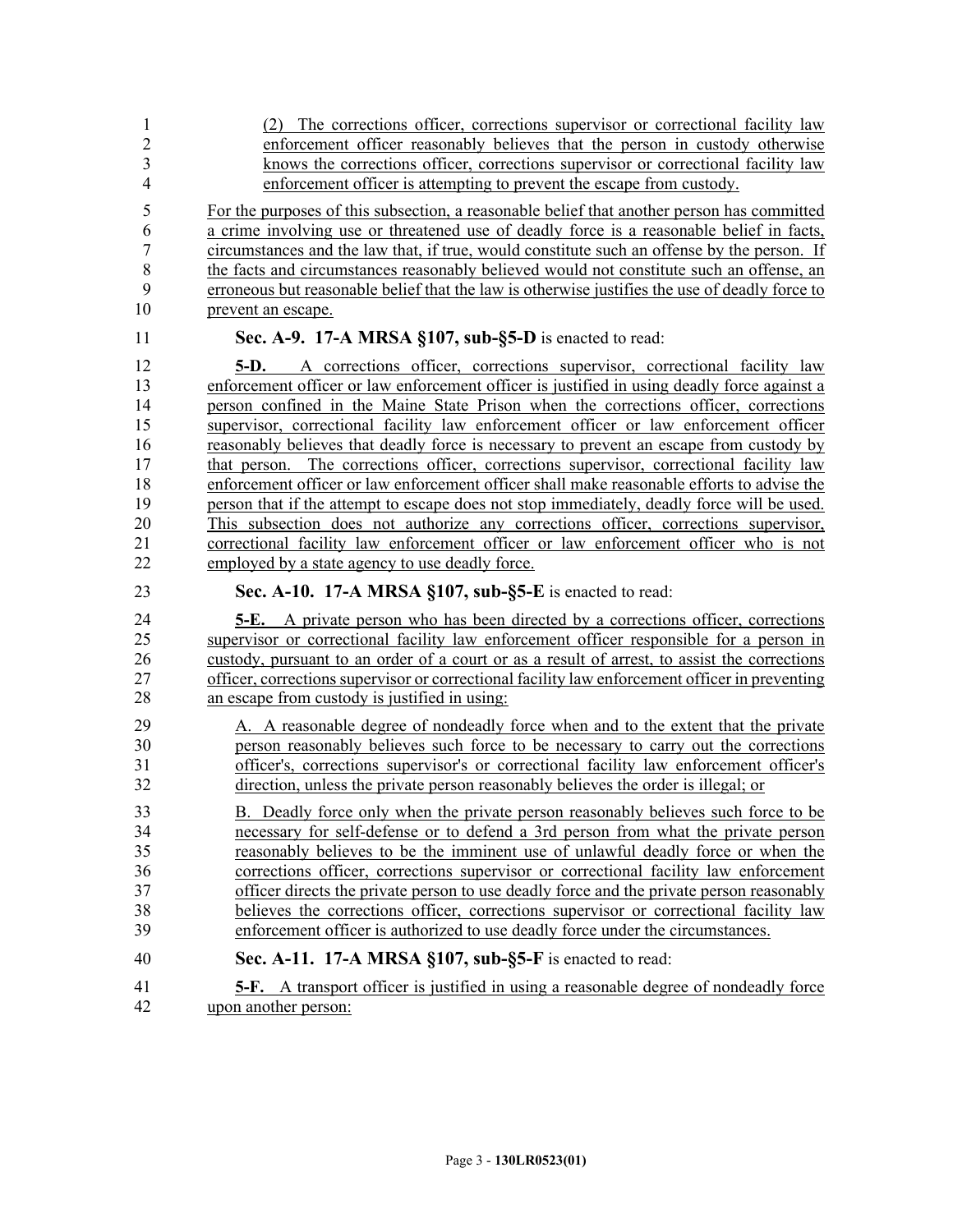| 1              | A. When and to the extent the transport officer reasonably believes it is necessary to                                                                   |
|----------------|----------------------------------------------------------------------------------------------------------------------------------------------------------|
| $\overline{2}$ | prevent the escape of a person in custody, pursuant to an order of a court or as a result                                                                |
| 3              | of an arrest, unless the transport officer knows that the detention is illegal; or                                                                       |
| $\overline{4}$ | B. In self-defense or to defend a 3rd person from what the transport officer reasonably                                                                  |
| 5              | believes to be the imminent use of unlawful nondeadly force encountered while seeking                                                                    |
| 6              | to prevent an escape of a person in custody.                                                                                                             |
| 7              | Sec. A-12. 17-A MRSA §107, sub-§5-G is enacted to read:                                                                                                  |
| 8              | <b>5-G.</b> A transport officer is justified in using deadly force only when the transport                                                               |
| 9              | officer reasonably believes such force is necessary:                                                                                                     |
| 10<br>11       | For self-defense or to defend a 3rd person from what the transport officer<br>А.<br>reasonably believes is the imminent use of unlawful deadly force; or |
| 12             | B. To prevent the escape of a person in custody, pursuant to an order of a court or as                                                                   |
| 13             | a result of an arrest, when the transport officer reasonably believes the person has                                                                     |
| 14             | committed a crime involving the use or threatened use of deadly force, is using a                                                                        |
| 15             | dangerous weapon in attempting to escape or otherwise indicates that the person is                                                                       |
| 16             | likely to seriously endanger human life or to inflict serious bodily injury unless                                                                       |
| 17             | apprehended without delay and:                                                                                                                           |
| 18             | (1) The transport officer has made reasonable efforts to advise the person that the                                                                      |
| 19             | transport officer is attempting to prevent the escape from custody and the transport                                                                     |
| 20             | officer reasonably believes that the person is aware of this advice; or                                                                                  |
| 21             | (2) The transport officer reasonably believes that the person in custody otherwise                                                                       |
| 22             | knows the transport officer is attempting to prevent the escape from custody.                                                                            |
| 23             | For the purposes of this subsection, a reasonable belief that another person has committed                                                               |
| 24             | a crime involving use or threatened use of deadly force is a reasonable belief in facts,                                                                 |
| 25             | circumstances and the law that, if true, would constitute such an offense by the person. If                                                              |
| 26             | the facts and circumstances reasonably believed would not constitute such an offense, an                                                                 |
| 27             | erroneous but reasonable belief that the law is otherwise justifies the use of deadly force to                                                           |
| 28             | prevent an escape.                                                                                                                                       |
| 29             | Sec. A-13. 17-A MRSA §107, sub-§5-H is enacted to read:                                                                                                  |
| 30             | <b>5-H.</b> A private person who has been directed by a transport officer to assist the                                                                  |
| 31             | transport officer in preventing an escape from custody is justified in using:                                                                            |
| 32             | A. A reasonable degree of nondeadly force when and to the extent that the private                                                                        |
| 33             | person reasonably believes such force to be necessary to carry out the transport officer's                                                               |
| 34             | direction, unless the private person reasonably believes the order is illegal; or                                                                        |
| 35             | B. Deadly force only when the private person reasonably believes such force to be                                                                        |
| 36             | necessary for self-defense or to defend a 3rd person from what the private person                                                                        |
| 37             | reasonably believes to be the imminent use of unlawful deadly force or when the                                                                          |
| 38             | transport officer directs the private person to use deadly force and the private person                                                                  |
| 39             | reasonably believes the transport officer is authorized to use deadly force under the                                                                    |
| 40             | circumstances.                                                                                                                                           |
| 41             | <b>Sec. A-14. 17-A MRSA §110, as enacted by PL 1997, c. 289, §1, is amended to</b>                                                                       |
| 42             | read:                                                                                                                                                    |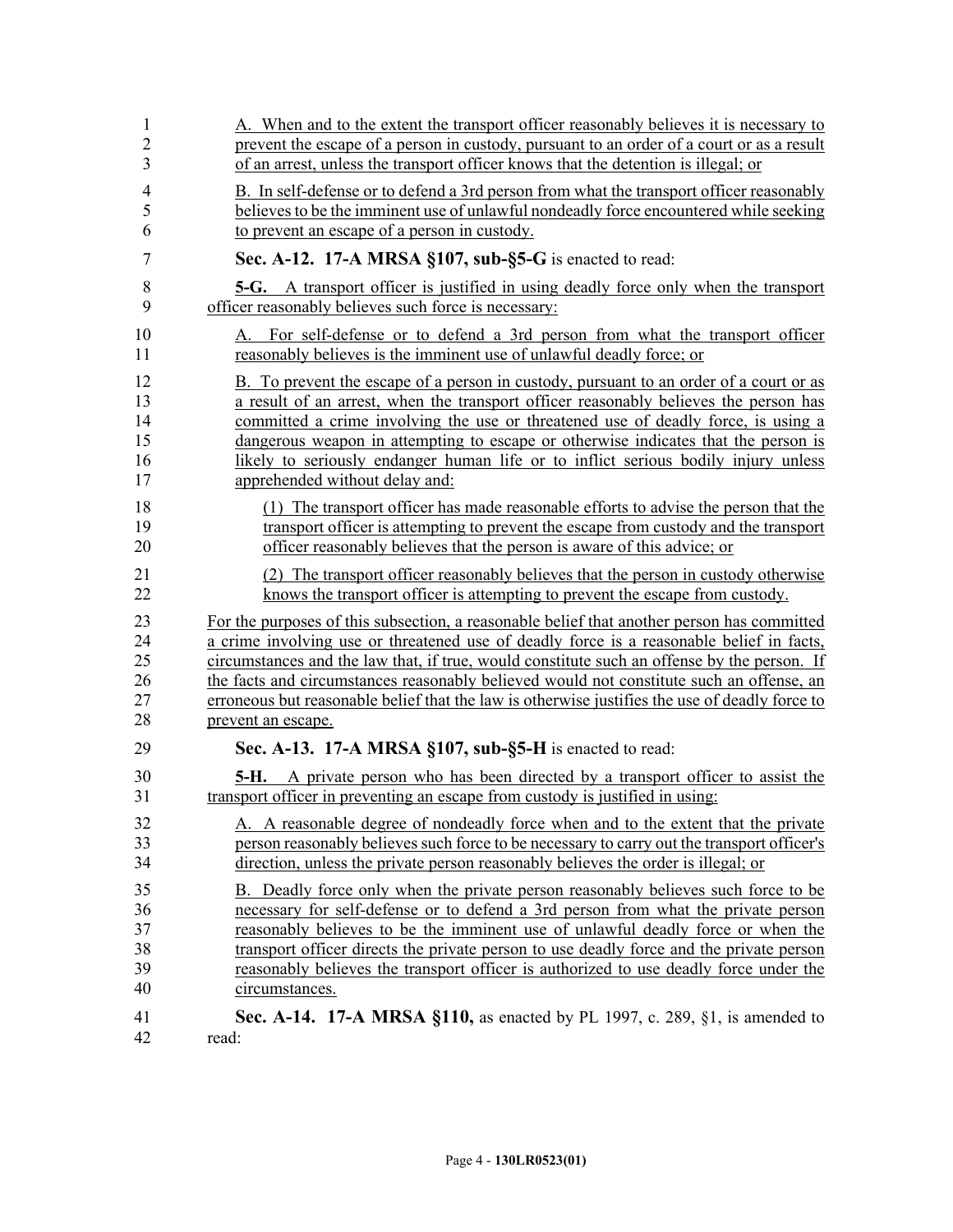## 1 **§110. Threat to use deadly force against a law enforcement officer, corrections officer,**  2 **corrections supervisor or transport officer**

3 A person otherwise justified in threatening to use deadly force against another is not 4 justified in doing so with the use of a firearm or other dangerous weapon if the person 5 knows or should know that the other person is a law enforcement officer, corrections 6 officer, corrections supervisor or transport officer, unless the person knows that the law 7 enforcement officer, corrections officer, corrections supervisor or transport officer is not in 8 fact engaged in the performance of the law enforcement officer's or supervisor's public 9 duty, or unless the person is justified under this chapter in using deadly force against the 10 law enforcement officer or supervisor. A law enforcement officer, corrections officer, 11 corrections supervisor or transport officer may not make a nonconsensual warrantless entry 12 into a dwelling place solely in response to a threat not justified under this section.

- 13 **Sec. A-15. 17-A MRSA §1002-A, sub-§1, ¶B,** as amended by PL 2001, c. 383, 14 §112 and affected by §156, is further amended to read:
- 15 B. That other person is a law enforcement officer, corrections officer, corrections 16 supervisor or transport officer in uniform. Violation of this paragraph is a Class D 17 crime; or
- 18 **Sec. A-16. 17-A MRSA §1004, sub-§4, ¶A,** as enacted by PL 2005, c. 264, §1, is 19 amended to read:
- 20 A. A law enforcement officer, corrections officer or, corrections supervisor or 21 transport officer engaged in the performance of the law enforcement officer's, 22 corrections officer's or, corrections supervisor's or transport officer's public duty if the 23 officer's or corrections supervisor's appointing authority has authorized such use of an 24 electronic weapon; or
- 25 **Sec. A-17. 17-A MRSA §1058, sub-§2, ¶A,** as amended by PL 2007, c. 466, Pt. 26 C, §6, is further amended to read:
- 27 A. A law enforcement officer, a corrections officer  $\Theta$ , a corrections supervisor or a 28 transport officer engaged in the performance of the law enforcement officer's, 29 corrections officer's  $\Theta$ <sub>5</sub> corrections supervisor's <u>or transport officer's</u> public duty;
- 30 **Sec. A-18. 25 MRSA §2801-A, sub-§8,** as amended by PL 2013, c. 147, §5, is 31 repealed and the following enacted in its place:
- 32 **8. Transport officer.** "Transport officer" has the same meaning as in Title 30-A, 33 section 451, subsection 15.
- 34 **Sec. A-19. 25 MRSA §2803-A, sub-§8-C,** as amended by PL 2013, c. 147, §11, 35 is further amended to read:
- 36 **8-C. Training of transport officers.** To establish certification standards and a 37 training program for transport officers. This program must include:
- 38 A. The preservice law enforcement training under section 2804–B; and
- 39 B. In-service law enforcement training that is specifically approved by the board as 40 prescribed in section 2804‑E; and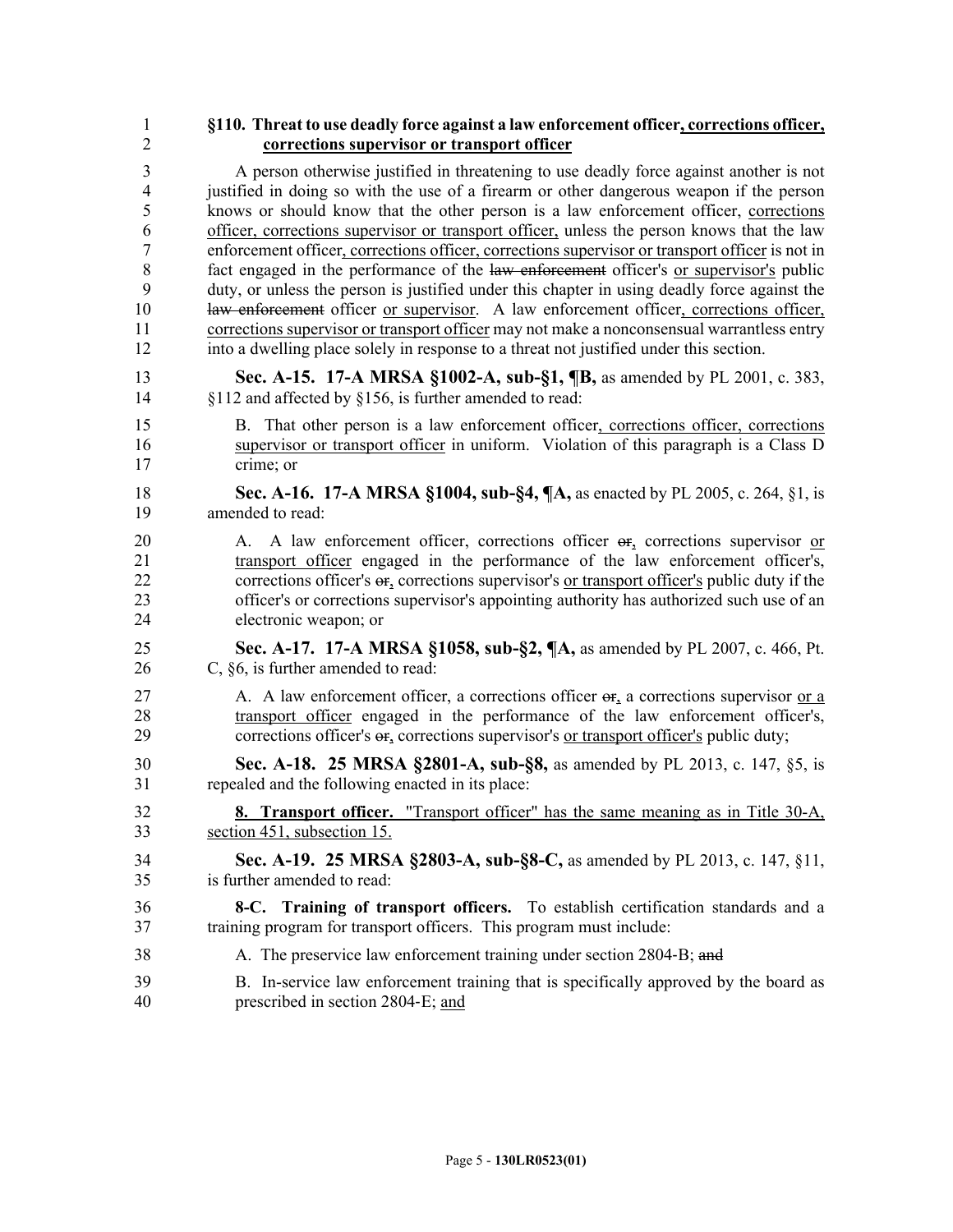| $\mathbf{1}$<br>$\overline{2}$ | C. Either as part of the training required by paragraph A or B or as part of another<br>board-approved training, a minimum of 8 hours of mental health first aid training that           |
|--------------------------------|------------------------------------------------------------------------------------------------------------------------------------------------------------------------------------------|
| 3                              | <u>is:</u>                                                                                                                                                                               |
| $\overline{4}$<br>5            | (1) Taught using an evidence-based curriculum with fidelity to the model of<br>mental health first aid training;                                                                         |
| 6                              | (2) Approved by the board; and                                                                                                                                                           |
| 7                              | (3) Co-instructed by a mental health professional and a corrections officer or a law                                                                                                     |
| 8<br>9                         | enforcement officer who is at the time certified in the State as a law enforcement<br>officer or who was formerly certified in the State as a law enforcement officer. For               |
| 10                             | the purposes of this subparagraph, "mental health professional" means a person                                                                                                           |
| 11                             | who is a licensed clinical professional counselor, licensed clinical social worker,                                                                                                      |
| 12                             | licensed allopathic or osteopathic physician, licensed psychologist, registered                                                                                                          |
| 13                             | physician assistant, certified psychiatric clinical nurse specialist or certified nurse                                                                                                  |
| 14<br>15                       | practitioner or a person who has an educational degree that is a prerequisite to such<br>licensure, registration or certification.                                                       |
| 16                             | Sec. A-20. 30-A MRSA §451, sub-§15 is enacted to read:                                                                                                                                   |
| 17                             | 15. Transport officer. "Transport officer" means a person who:                                                                                                                           |
| 18                             | A. Possesses a current and valid certification issued by the board of trustees of the                                                                                                    |
| 19                             | Maine Criminal Justice Academy pursuant to Title 25, section 2803-A, subsection 8-C;                                                                                                     |
| 20                             | B. Is responsible for transferring or conveying from one place to another individuals                                                                                                    |
| 21                             | who are confined in a jail, prison or state correctional facility pursuant to an order of a                                                                                              |
| 22<br>23                       | court or as the result of an arrest and does not have general law enforcement authority<br>outside of the scope of duty set forth in this paragraph or powers of arrest, unless the      |
| 24                             | transport officer is also a law enforcement officer as defined in Title 25, section                                                                                                      |
| 25                             | 2801-A, subsection 5; and                                                                                                                                                                |
| 26                             | C. May be, but is not required to be, a law enforcement officer as defined in Title 25,                                                                                                  |
| 27                             | section 2801-A, subsection 5 or a corrections officer as defined in Title 25, section                                                                                                    |
| 28                             | 2801-A, subsection 2.                                                                                                                                                                    |
| 29                             | Sec. A-21. 30-A MRSA §1501, sub-§4 is enacted to read:                                                                                                                                   |
| 30                             | 4. Jailer and subordinates may be transport officers.<br>The jailer and jailer's                                                                                                         |
| 31                             | subordinate assistants and employees may be transport officers.                                                                                                                          |
| 32                             | <b>PART B</b>                                                                                                                                                                            |
| 33                             | <b>Sec. B-1. 20-A MRSA §12553, as amended by PL 1999, c. 234, §§4 to 6, is further</b>                                                                                                   |
| 34                             | amended to read:                                                                                                                                                                         |
| 35                             | §12553. Tuition waiver                                                                                                                                                                   |
| 36                             | The child or spouse of a firefighter, law enforcement officer or emergency medical                                                                                                       |
| 37                             | services person, as defined in Title 25, section 1611, who has been killed or who has                                                                                                    |
| 38                             | received an injury during the performance of that firefighter's, law enforcement officer's or                                                                                            |
| 39<br>40                       | emergency medical services person's duties, which results in death, may attend, as provided<br>in this section, any state postsecondary educational institution free of tuition charges. |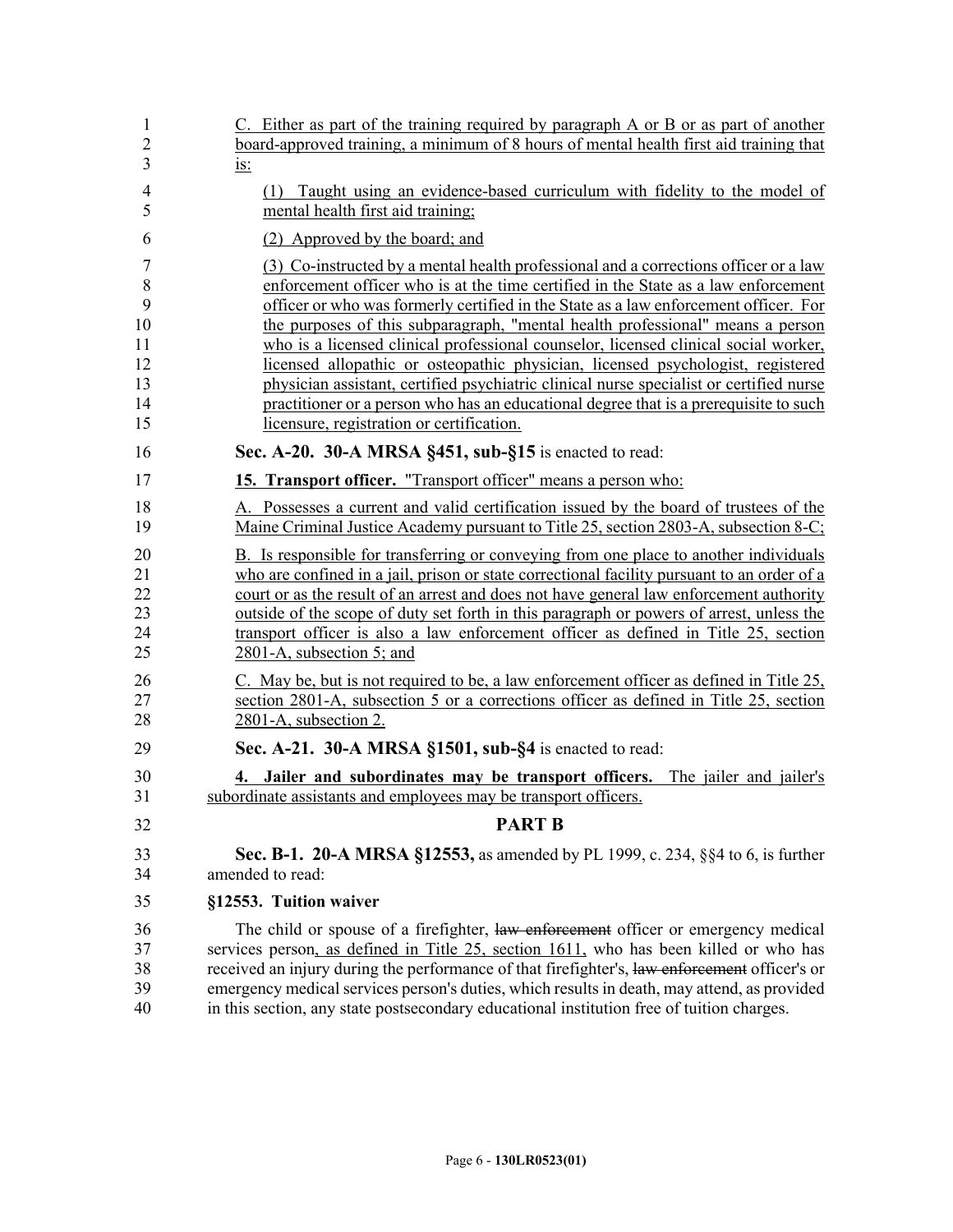| 1              | 1. Eligibility of a child. The child of a firefighter, law enforcement officer or                                                                  |
|----------------|----------------------------------------------------------------------------------------------------------------------------------------------------|
| $\overline{2}$ | emergency medical services person is eligible for tuition waiver under this chapter if the                                                         |
| 3              | child is:                                                                                                                                          |
| 4              | A. The natural or legally adopted child of a firefighter, law enforcement officer or                                                               |
| 5              | emergency medical services person;                                                                                                                 |
| 6              | B. Is less than 21 years old at the time of the death of the parent who is a firefighter,                                                          |
| 7              | law enforcement officer or emergency medical services person;                                                                                      |
| 8              | C. A Maine resident;                                                                                                                               |
| 9              | D. A high school graduate or has attained equivalent certification; and                                                                            |
| 10             | E. Accepted for admission to a state postsecondary educational institution.                                                                        |
| 11             | 1-A. Eligibility of a spouse. The spouse of a firefighter, law enforcement officer or                                                              |
| 12             | emergency medical services person is eligible for tuition waiver under this chapter if the                                                         |
| 13             | spouse is:                                                                                                                                         |
| 14             | A. Legally married to the firefighter, law enforcement officer or emergency medical                                                                |
| 15             | services person at the time of the firefighter's, law enforcement officer's or emergency                                                           |
| 16             | medical services person's death;                                                                                                                   |
| 17             | B. A Maine resident;                                                                                                                               |
| 18             | C. A high school graduate or has attained equivalent certification; and                                                                            |
| 19             | D. Accepted for admission to a state postsecondary educational institution.                                                                        |
| 20             | 2. Limitation. The tuition waiver provided by this chapter is limited to undergraduate                                                             |
| 21             | degree programs and is limited to not more than 5 years of full-time enrollment or its                                                             |
| 22             | equivalent.                                                                                                                                        |
| 23             | <b>3. Continuation.</b> The tuition waiver provided by this chapter is awarded on a yearly                                                         |
| 24             | basis and continues to be available, if the child or spouse is otherwise eligible under this                                                       |
| 25             | section, as long as the child or spouse remains in good academic standing at a state                                                               |
| 26             | institution.                                                                                                                                       |
| 27             | Sec. B-2. 25 MRSA c. 195-A, headnote is amended to read:                                                                                           |
| 28             | <b>CHAPTER 195-A</b>                                                                                                                               |
| 29             | <b>DEATH BENEFITS FOR LAW ENFORCEMENT OFFICERS, FIREFIGHTERS,</b>                                                                                  |
| 30             | <b>EMERGENCY MEDICAL SERVICES PERSONS AND CORRECTIONS</b>                                                                                          |
| 31             | OFFICERS WHO DIE A DEATH WHILE IN THE LINE OF DUTY                                                                                                 |
| 32             | <b>Sec. B-3. 25 MRSA §1611, sub-§5, as amended by PL 2017, c. 229, §6, is further</b>                                                              |
| 33             | amended to read:                                                                                                                                   |
| 34             | 5. Law enforcement officer or officer Officer. "Law enforcement officer" or                                                                        |
| 35             | "officer" "Officer" means an active state police officer <sub>5</sub> : a municipal police officer <sub>5</sub> : a                                |
| 36             | county sheriff <sub>5</sub> ; a deputy sheriff <sub>5</sub> ; a game warden <sub>5</sub> ; an employee of the Office of the State                  |
| 37             | Fire Marshal who has law enforcement powers pursuant to section 2396, subsection $7\frac{1}{2}$ a                                                  |
| 38             | fire marshal <sub>5</sub> : a judicial marshal <sub>5</sub> : a forest ranger <sub>5</sub> : a Baxter State Park ranger <sub>5</sub> : a detective |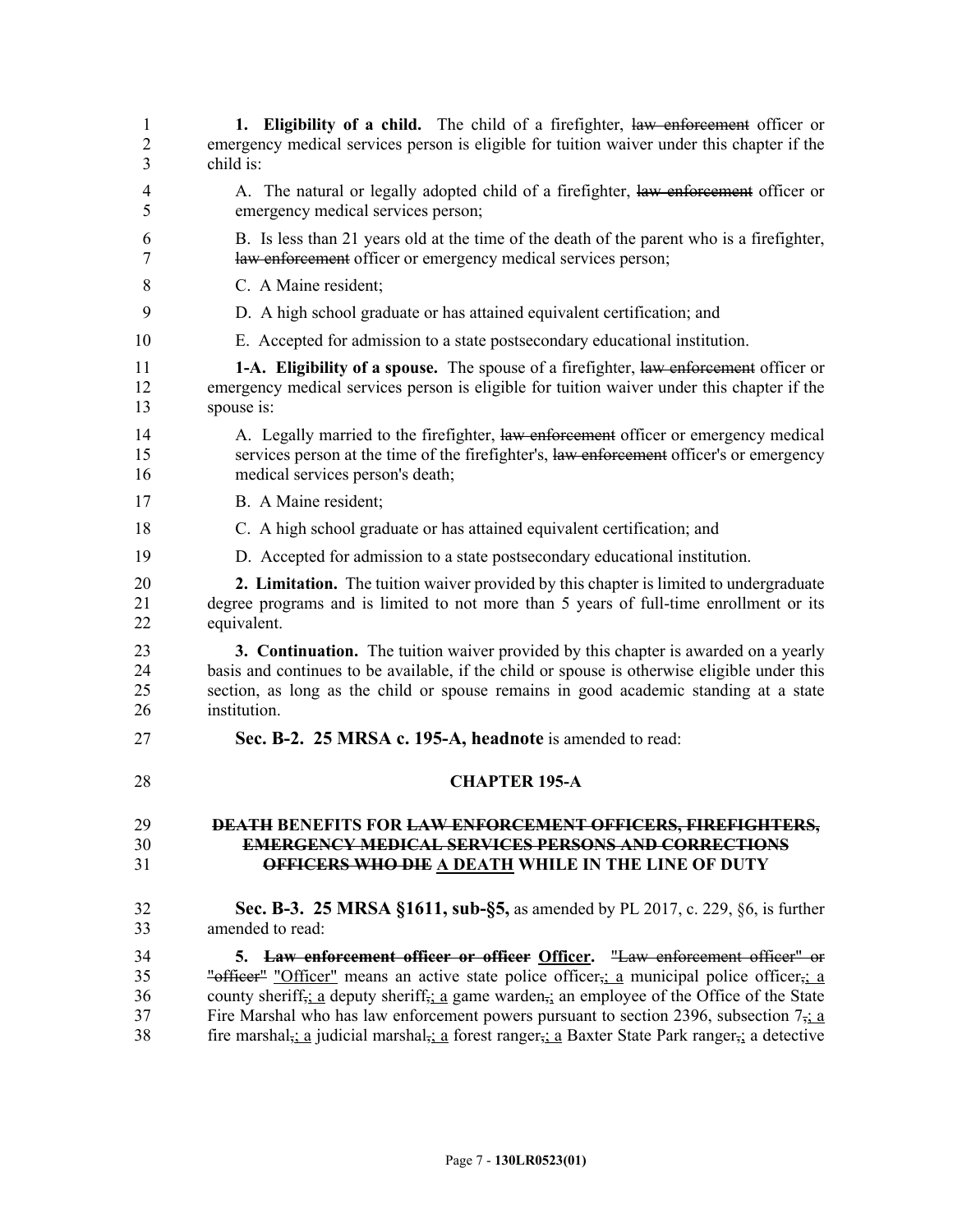employed by the Office of the Attorney General pursuant to Title 5, section  $202<sub>5</sub>$ ; a person 40 employed by the Department of Corrections as an investigative officer as defined in Title 34–A, section 1001, subsection 10– $A_{\tau}$ ; a law enforcement officer; a transport officer as defined in section 2801-A, subsection 8; a corrections officer as defined in section 2801-A, subsection 2; a juvenile community corrections officer as described in Title 34–A, section  $5602_{\overline{2}}$ ; a probation officer, a security; a police officer appointed by the Commissioner of Public Safety pursuant to section 2908<sub>5</sub>; a motor vehicle detective or supervisor appointed by the Secretary of State pursuant to Title 29–A, section  $152<sub>5</sub>$ ; a military security police officer appointed by the Adjutant General<sub>5</sub>; a University of Maine System police officer; or a marine patrol officer in this State. 1 2 3 4 5 6 7 8 9 10

- 11 **Sec. B-4. 25 MRSA §1612, sub-§1,** as amended by PL 2019, c. 658, §6, is further 12 amended to read:
- 13 **1. Amount; recipients.** In a case in which the chief determines under rules adopted 14 pursuant to this section that a law enforcement an officer as defined in section 1611, 15 subsection 5 has died while in the line of duty, in a case in which the State Fire Marshal 16 determines under rules adopted pursuant to this section that a firefighter has died while in 17 the line of duty, in a case in which the director determines under rules adopted pursuant to 18 this section that an emergency medical services person has died while in the line of duty or 19 in a case in which the Commissioner of Corrections determines under rules adopted 20 pursuant to this section that a corrections officer has died while in the line of duty prior to 21 July 1, 2021, the State shall pay a benefit of \$100,000.
- 22 Beginning July 1, 2021 and annually thereafter, the benefit amount must be indexed to the 23 Consumer Price Index whenever there is a percentage increase in the Consumer Price Index 24 from July 1st to June 30th of the previous year. A firefighter, law enforcement officer, 25 emergency medical services person or corrections officer who dies while in the line of duty 26 must be paid the benefit amount as indexed immediately prior to that firefighter's, law 27 enforcement officer's, or emergency medical services person's or corrections officer's 28 death. The Department of Administrative and Financial Services shall adopt rules to 29 calculate the annual percentage increase in the death benefit.
- 30 The State shall pay the benefit as follows:
- 31 A. If there is no surviving child of the firefighter, law enforcement officer, or 32 emergency medical services person or corrections officer, to the surviving spouse of 33 the person;
- 34 B. If there is a surviving child or children and a surviving spouse of the firefighter, law 35 enforcement officer, or emergency medical services person or corrections officer, 1/2 36 to the surviving child or children in equal shares and 1/2 to the surviving spouse;
- 37 C. If there is no surviving spouse of the firefighter, law enforcement officer, or 38 emergency medical services person or corrections officer, to the child or children in 39 equal shares; or
- 40 D. If there is no surviving child or spouse, to the parent or parents of the firefighter, 41 law enforcement officer, or emergency medical services person or corrections officer 42 in equal shares.
- 43 **Sec. B-5. 25 MRSA §1612, sub-§4,** as amended by PL 2019, c. 658, §6, is further 44 amended to read: